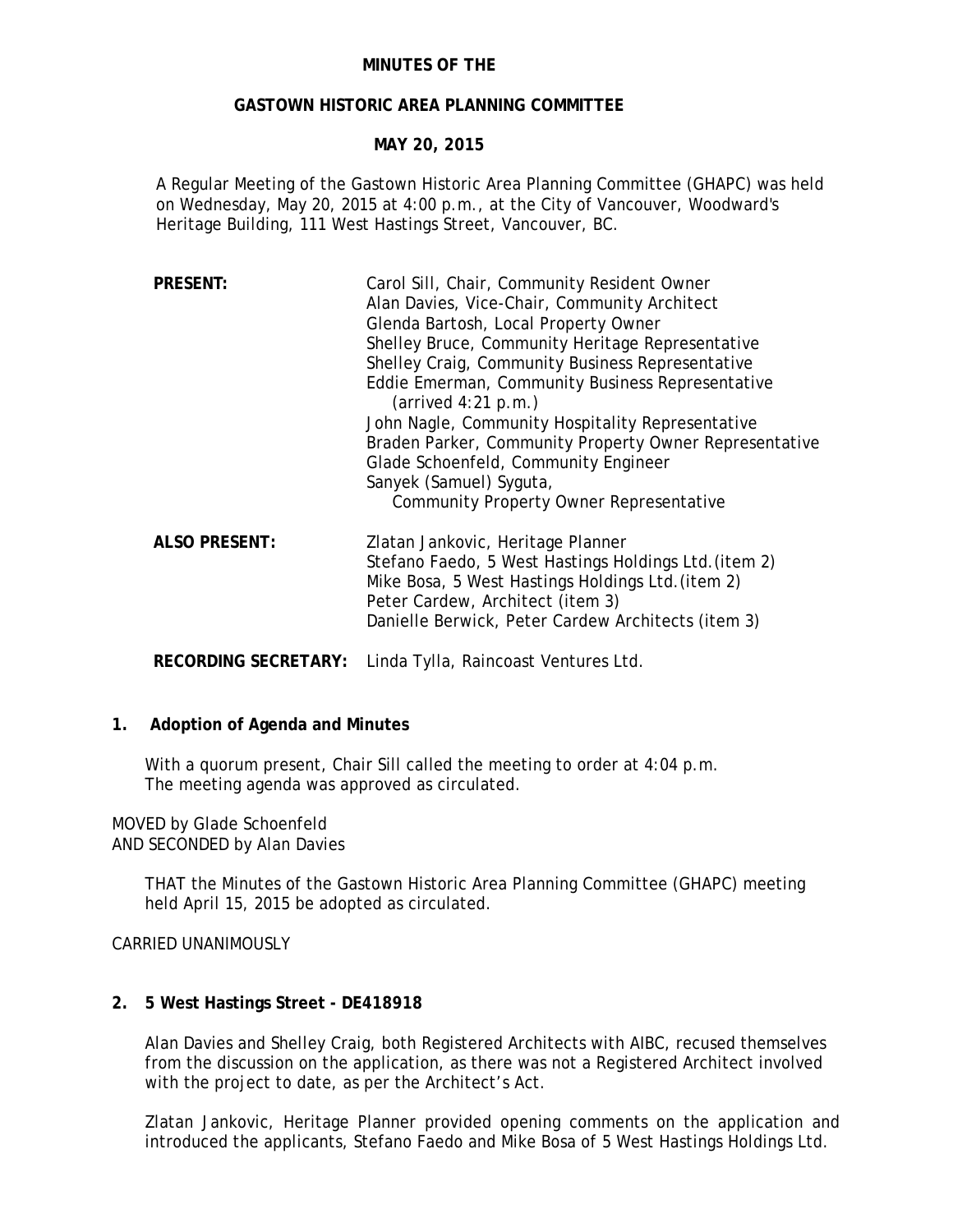Mr. Bosa and Mr. Faedo presented the plan for the conservation of the principal façade, the reconstruction of the missing lane wall and the rehabilitation of the building in general, noting that they have been working closely with the City on the project. They also commented on the nature of the variances being requested with the application.

The applicants and staff responded to various questions related to the application and the Committee provided comments on the proposed project.

Discussion ensued on the implications of not having a Registered Architect or Heritage Architectural Consultant involved on the project.

MOVED by Braden Parker AND SECONDED by Samuel Syguta

> THAT Gastown Heritage Area Planning Committee generally supports the application, including the related variance requests, conservation plan, and building façade grant for the retention of the Victorian building at 5 West Hastings Street, and ask that consideration be given for the following:

- a) The engagement of an Heritage Architectural Consultant to further develop the conservation plan, with particular attention paid to the masonry on the primary façade, and
- b) The use of historic and sturdy materials on the rear of the building, including brick masonry and wood, steel or aluminum windows.

# CARRIED

Shelley Bruce and Eddie Emerman registered opposition. Alan Davies and Shelley Craig abstained from voting.

## **3. 102 Powell Street - Enquiry**

Zlatan Jankovic, Heritage Planner provided opening comments on the enquiry received by the City to construct a new building on the site at 102 Powell St. while preserving the existing heritage façade, remnants of the historic Pilkington Glass factory. The development on 102 Powell St. will be functionally connected with the warehouse located on 100 Powell St., as this site is consolidated.

Peter Cardew, Architect appeared before the Committee and spoke to the details of the proposal in order to receive early feedback from the Committee in advance of the formal DE application. Mr. Cardew referred to architectural models and drawings of the proposed project noting various design options that are being considered at this time. He also advised that the conservation plan for the historic façade will be developed at the development permit (DE) application stage using the services of Donald Luxton and Associates.

Eddie Emerman left the meeting at 6:10 p.m.